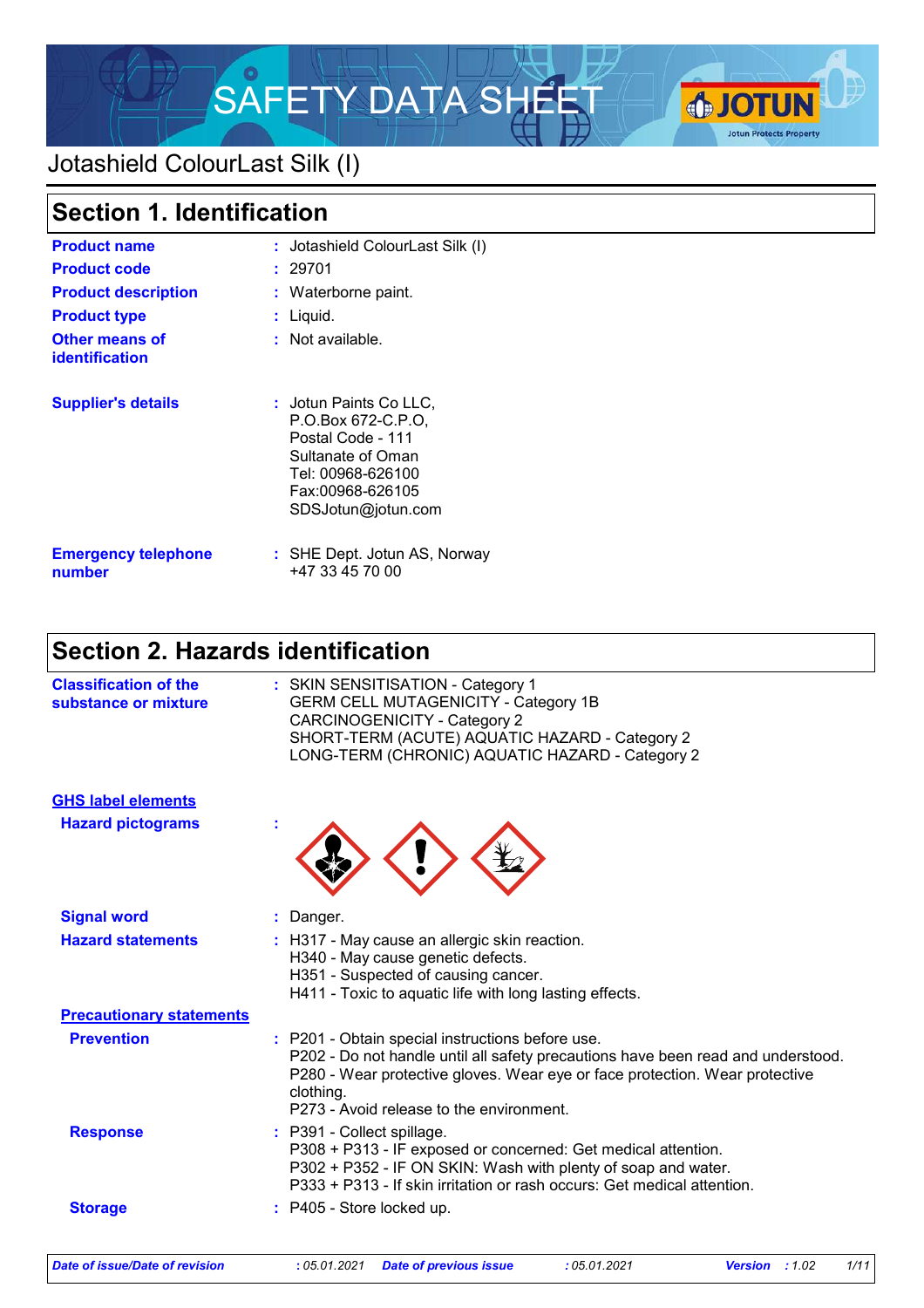# **Section 2. Hazards identification**

**Disposal :** P501 - Dispose of contents and container in accordance with all local, regional, national and international regulations.

**Other hazards which do not :** None known. **result in classification**

# **Section 3. Composition/information on ingredients**

| Substance/mixture     | : Mixture        |
|-----------------------|------------------|
| <b>Other means of</b> | : Not available. |
| <b>identification</b> |                  |

### **CAS number/other identifiers**

| <b>CAS number</b>   | : Not applicable. |
|---------------------|-------------------|
| <b>EC</b> number    | : Mixture.        |
| <b>Product code</b> | : 29701           |

| <b>Ingredient name</b>                                | $\frac{9}{6}$ | <b>CAS number</b> |
|-------------------------------------------------------|---------------|-------------------|
| diuron (ISO); 3-(3,4-dichlorophenyl)-1,1-dimethylurea | ≤2.3          | 330-54-1          |
| carbendazim (iso)                                     | $≤0.26$       | 10605-21-7        |
| Alcohols, C16-18 and C18-unsatd., ethoxylated         | ≤0.26         | 68920-66-1        |
| 2-octyl-2h-isothiazol-3-one (OIT)                     | 50.085∣       | 26530-20-1        |
| C(M) T/MIT (3:1)                                      | $ $ <0.003    | 55965-84-9        |

**There are no additional ingredients present which, within the current knowledge of the supplier and in the concentrations applicable, are classified as hazardous to health or the environment and hence require reporting in this section.**

**Occupational exposure limits, if available, are listed in Section 8.**

# **Section 4. First aid measures**

| <b>Description of necessary first aid measures</b> |                                                                                                                                                                                                                                                                                                                                                                                                                                                                                                                                                                                                                                                                                                                                                                           |
|----------------------------------------------------|---------------------------------------------------------------------------------------------------------------------------------------------------------------------------------------------------------------------------------------------------------------------------------------------------------------------------------------------------------------------------------------------------------------------------------------------------------------------------------------------------------------------------------------------------------------------------------------------------------------------------------------------------------------------------------------------------------------------------------------------------------------------------|
| <b>Eye contact</b>                                 | : Immediately flush eyes with plenty of water, occasionally lifting the upper and lower<br>eyelids. Check for and remove any contact lenses. Continue to rinse for at least 10<br>minutes. Get medical attention.                                                                                                                                                                                                                                                                                                                                                                                                                                                                                                                                                         |
| <b>Inhalation</b>                                  | : Remove victim to fresh air and keep at rest in a position comfortable for breathing.<br>If not breathing, if breathing is irregular or if respiratory arrest occurs, provide<br>artificial respiration or oxygen by trained personnel. It may be dangerous to the<br>person providing aid to give mouth-to-mouth resuscitation. Get medical attention. If<br>unconscious, place in recovery position and get medical attention immediately.<br>Maintain an open airway. Loosen tight clothing such as a collar, tie, belt or<br>waistband. In case of inhalation of decomposition products in a fire, symptoms may<br>be delayed. The exposed person may need to be kept under medical surveillance<br>for 48 hours.                                                    |
| <b>Skin contact</b>                                | : Wash with plenty of soap and water. Remove contaminated clothing and shoes.<br>Wash contaminated clothing thoroughly with water before removing it, or wear<br>gloves. Continue to rinse for at least 10 minutes. Get medical attention. In the<br>event of any complaints or symptoms, avoid further exposure. Wash clothing<br>before reuse. Clean shoes thoroughly before reuse.                                                                                                                                                                                                                                                                                                                                                                                     |
| <b>Ingestion</b>                                   | : Wash out mouth with water. Remove dentures if any. Remove victim to fresh air<br>and keep at rest in a position comfortable for breathing. If material has been<br>swallowed and the exposed person is conscious, give small quantities of water to<br>drink. Stop if the exposed person feels sick as vomiting may be dangerous. Do not<br>induce vomiting unless directed to do so by medical personnel. If vomiting occurs,<br>the head should be kept low so that vomit does not enter the lungs. Get medical<br>attention. Never give anything by mouth to an unconscious person. If unconscious,<br>place in recovery position and get medical attention immediately. Maintain an open<br>airway. Loosen tight clothing such as a collar, tie, belt or waistband. |

### **Most important symptoms/effects, acute and delayed**

| Date of issue/Date of revision | : 05.01.2021 Date of previous issue | : 05.01.2021 | <b>Version</b> : 1.02 | 2/11 |
|--------------------------------|-------------------------------------|--------------|-----------------------|------|
|                                |                                     |              |                       |      |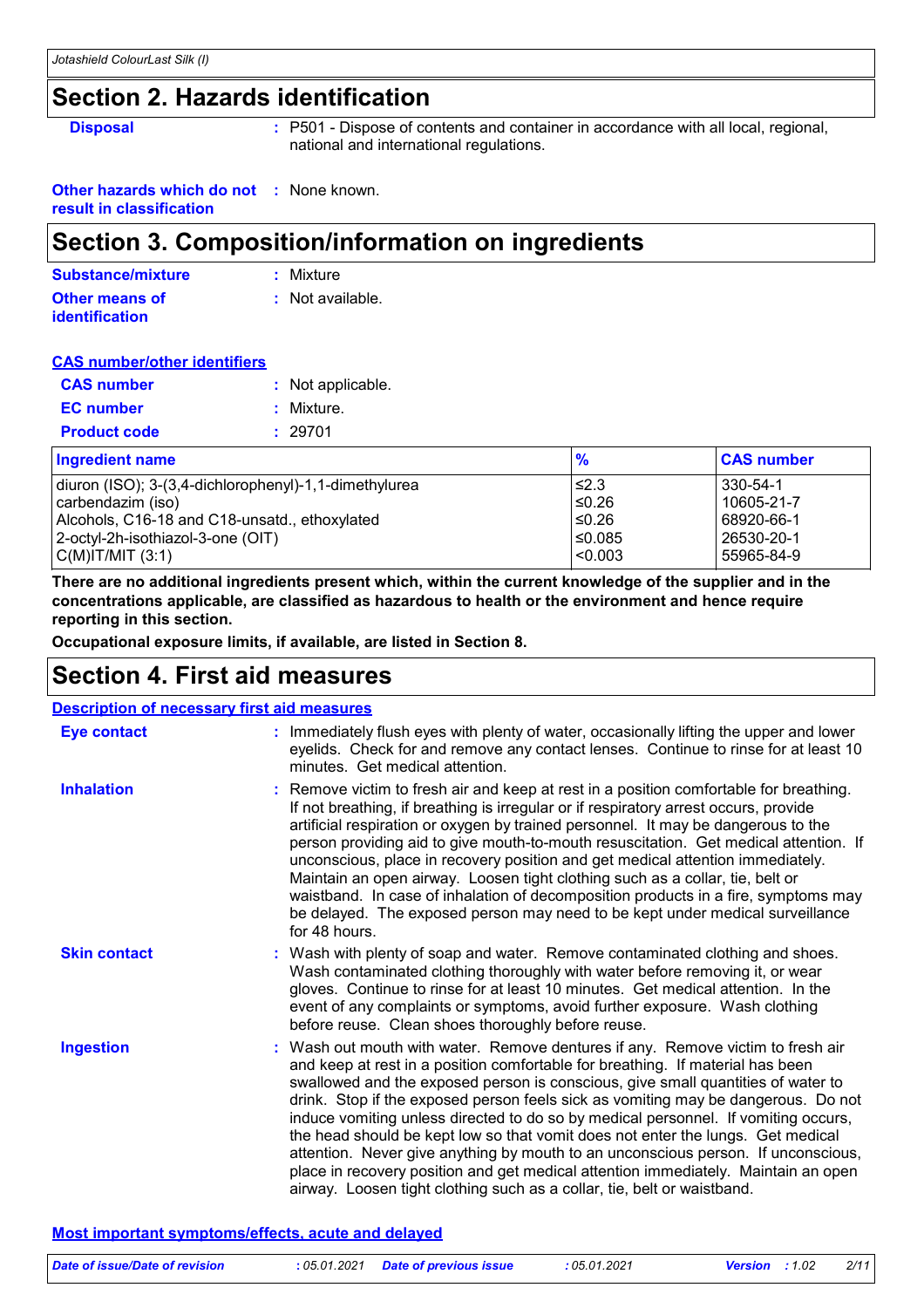# **Section 4. First aid measures**

| : No known significant effects or critical hazards.                                                                                                                                                                                                                                                                                                                                                             |  |  |
|-----------------------------------------------------------------------------------------------------------------------------------------------------------------------------------------------------------------------------------------------------------------------------------------------------------------------------------------------------------------------------------------------------------------|--|--|
| : No known significant effects or critical hazards.                                                                                                                                                                                                                                                                                                                                                             |  |  |
| : May cause an allergic skin reaction.                                                                                                                                                                                                                                                                                                                                                                          |  |  |
| : No known significant effects or critical hazards.                                                                                                                                                                                                                                                                                                                                                             |  |  |
| <b>Over-exposure signs/symptoms</b>                                                                                                                                                                                                                                                                                                                                                                             |  |  |
| : No specific data.                                                                                                                                                                                                                                                                                                                                                                                             |  |  |
| : No specific data.                                                                                                                                                                                                                                                                                                                                                                                             |  |  |
| : Adverse symptoms may include the following:<br>irritation<br>redness                                                                                                                                                                                                                                                                                                                                          |  |  |
| : No specific data.                                                                                                                                                                                                                                                                                                                                                                                             |  |  |
| Indication of immediate medical attention and special treatment needed, if necessary                                                                                                                                                                                                                                                                                                                            |  |  |
| : In case of inhalation of decomposition products in a fire, symptoms may be delayed.<br>The exposed person may need to be kept under medical surveillance for 48 hours.                                                                                                                                                                                                                                        |  |  |
| : No specific treatment.                                                                                                                                                                                                                                                                                                                                                                                        |  |  |
| : No action shall be taken involving any personal risk or without suitable training. If it<br>is suspected that fumes are still present, the rescuer should wear an appropriate<br>mask or self-contained breathing apparatus. It may be dangerous to the person<br>providing aid to give mouth-to-mouth resuscitation. Wash contaminated clothing<br>thoroughly with water before removing it, or wear gloves. |  |  |
| <b>Potential acute health effects</b>                                                                                                                                                                                                                                                                                                                                                                           |  |  |

### **See toxicological information (Section 11)**

# **Section 5. Firefighting measures**

| <b>Extinguishing media</b>                               |                                                                                                                                                                                                                                                                                                    |
|----------------------------------------------------------|----------------------------------------------------------------------------------------------------------------------------------------------------------------------------------------------------------------------------------------------------------------------------------------------------|
| <b>Suitable extinguishing</b><br>media                   | : Use an extinguishing agent suitable for the surrounding fire.                                                                                                                                                                                                                                    |
| <b>Unsuitable extinguishing</b><br>media                 | $:$ None known.                                                                                                                                                                                                                                                                                    |
| <b>Specific hazards arising</b><br>from the chemical     | : In a fire or if heated, a pressure increase will occur and the container may burst.<br>This material is toxic to aquatic life with long lasting effects. Fire water<br>contaminated with this material must be contained and prevented from being<br>discharged to any waterway, sewer or drain. |
| <b>Hazardous thermal</b><br>decomposition products       | : Decomposition products may include the following materials:<br>carbon dioxide<br>carbon monoxide<br>nitrogen oxides<br>halogenated compounds<br>metal oxide/oxides                                                                                                                               |
| <b>Special protective actions</b><br>for fire-fighters   | : Promptly isolate the scene by removing all persons from the vicinity of the incident if<br>there is a fire. No action shall be taken involving any personal risk or without<br>suitable training.                                                                                                |
| <b>Special protective</b><br>equipment for fire-fighters | : Fire-fighters should wear appropriate protective equipment and self-contained<br>breathing apparatus (SCBA) with a full face-piece operated in positive pressure<br>mode.                                                                                                                        |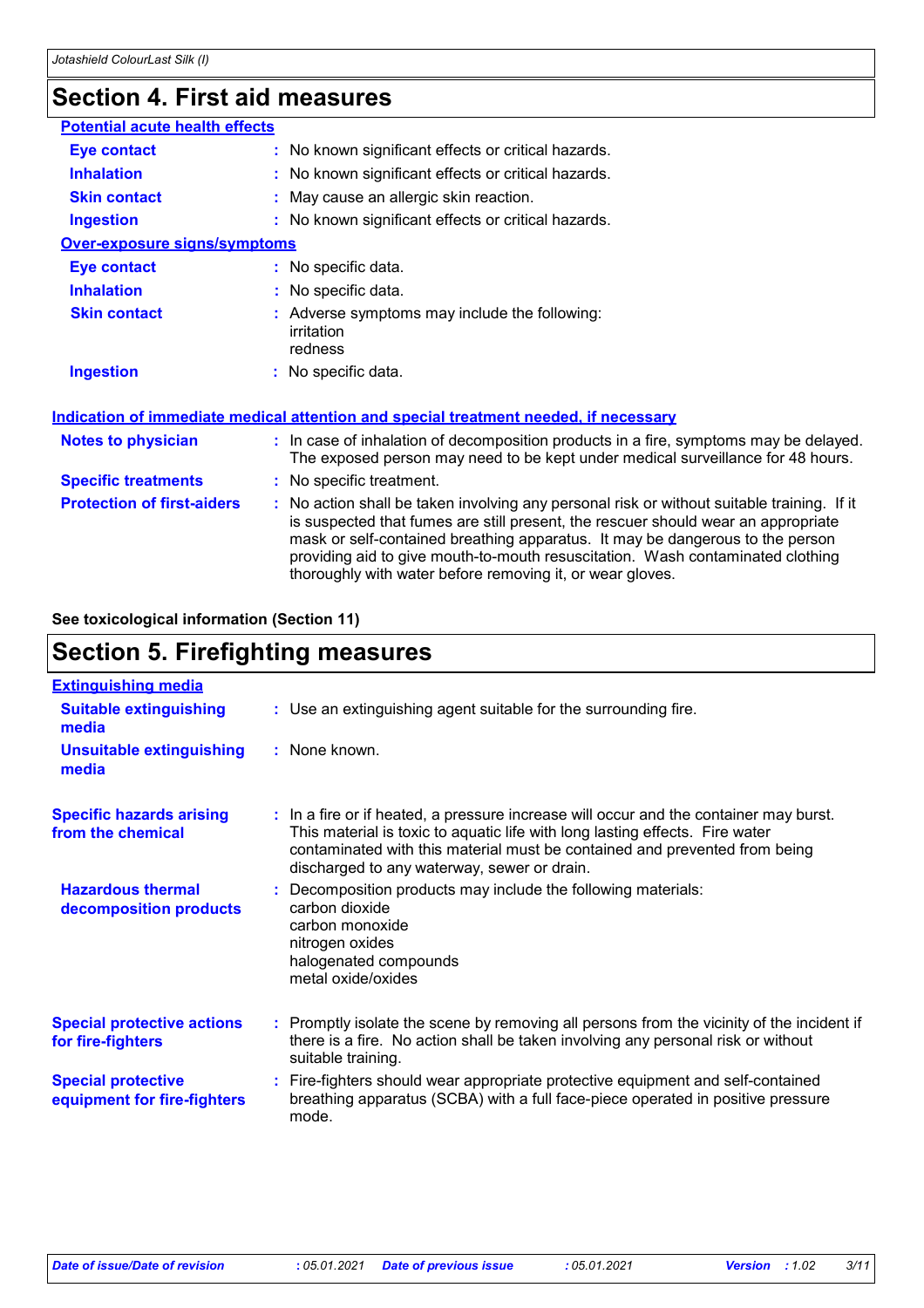# **Section 6. Accidental release measures**

|                                                             | <b>Personal precautions, protective equipment and emergency procedures</b>                                                                                                                                                                                                                                                                                                                                                                                                                                                                                                                                                                                                                                        |
|-------------------------------------------------------------|-------------------------------------------------------------------------------------------------------------------------------------------------------------------------------------------------------------------------------------------------------------------------------------------------------------------------------------------------------------------------------------------------------------------------------------------------------------------------------------------------------------------------------------------------------------------------------------------------------------------------------------------------------------------------------------------------------------------|
| For non-emergency<br>personnel                              | : No action shall be taken involving any personal risk or without suitable training.<br>Evacuate surrounding areas. Keep unnecessary and unprotected personnel from<br>entering. Do not touch or walk through spilt material. Avoid breathing vapour or<br>mist. Provide adequate ventilation. Wear appropriate respirator when ventilation is<br>inadequate. Put on appropriate personal protective equipment.                                                                                                                                                                                                                                                                                                   |
| For emergency responders :                                  | If specialised clothing is required to deal with the spillage, take note of any<br>information in Section 8 on suitable and unsuitable materials. See also the<br>information in "For non-emergency personnel".                                                                                                                                                                                                                                                                                                                                                                                                                                                                                                   |
| <b>Environmental precautions</b>                            | : Avoid dispersal of spilt material and runoff and contact with soil, waterways, drains<br>and sewers. Inform the relevant authorities if the product has caused environmental<br>pollution (sewers, waterways, soil or air). Water polluting material. May be harmful<br>to the environment if released in large quantities. Collect spillage.                                                                                                                                                                                                                                                                                                                                                                   |
| <b>Methods and material for containment and cleaning up</b> |                                                                                                                                                                                                                                                                                                                                                                                                                                                                                                                                                                                                                                                                                                                   |
| <b>Small spill</b>                                          | : Stop leak if without risk. Move containers from spill area. Dilute with water and mop<br>up if water-soluble. Alternatively, or if water-insoluble, absorb with an inert dry<br>material and place in an appropriate waste disposal container. Dispose of via a<br>licensed waste disposal contractor.                                                                                                                                                                                                                                                                                                                                                                                                          |
| <b>Large spill</b>                                          | : Stop leak if without risk. Move containers from spill area. Approach the release<br>from upwind. Prevent entry into sewers, water courses, basements or confined<br>areas. Wash spillages into an effluent treatment plant or proceed as follows.<br>Contain and collect spillage with non-combustible, absorbent material e.g. sand,<br>earth, vermiculite or diatomaceous earth and place in container for disposal<br>according to local regulations (see Section 13). Dispose of via a licensed waste<br>disposal contractor. Contaminated absorbent material may pose the same hazard<br>as the spilt product. Note: see Section 1 for emergency contact information and<br>Section 13 for waste disposal. |

# **Section 7. Handling and storage**

| <b>Precautions for safe handling</b>                                      |                                                                                                                                                                                                                                                                                                                                                                                                                                                                                                                                                                                                                                                                                                                                                                                                                                                    |
|---------------------------------------------------------------------------|----------------------------------------------------------------------------------------------------------------------------------------------------------------------------------------------------------------------------------------------------------------------------------------------------------------------------------------------------------------------------------------------------------------------------------------------------------------------------------------------------------------------------------------------------------------------------------------------------------------------------------------------------------------------------------------------------------------------------------------------------------------------------------------------------------------------------------------------------|
| <b>Protective measures</b>                                                | : Put on appropriate personal protective equipment (see Section 8). Persons with a<br>history of skin sensitization problems should not be employed in any process in<br>which this product is used. Avoid exposure - obtain special instructions before use.<br>Do not handle until all safety precautions have been read and understood. Do not<br>get in eyes or on skin or clothing. Do not ingest. Avoid breathing vapour or mist.<br>Avoid release to the environment. If during normal use the material presents a<br>respiratory hazard, use only with adequate ventilation or wear appropriate respirator.<br>Keep in the original container or an approved alternative made from a compatible<br>material, kept tightly closed when not in use. Empty containers retain product<br>residue and can be hazardous. Do not reuse container. |
| <b>Advice on general</b><br>occupational hygiene                          | : Eating, drinking and smoking should be prohibited in areas where this material is<br>handled, stored and processed. Workers should wash hands and face before<br>eating, drinking and smoking. Remove contaminated clothing and protective<br>equipment before entering eating areas. See also Section 8 for additional<br>information on hygiene measures.                                                                                                                                                                                                                                                                                                                                                                                                                                                                                      |
| <b>Conditions for safe storage,</b><br>including any<br>incompatibilities | : Store in accordance with local regulations. Store in original container protected<br>from direct sunlight in a dry, cool and well-ventilated area, away from incompatible<br>materials (see Section 10) and food and drink. Store locked up. Keep container<br>tightly closed and sealed until ready for use. Containers that have been opened<br>must be carefully resealed and kept upright to prevent leakage. Do not store in<br>unlabelled containers. Use appropriate containment to avoid environmental<br>contamination. See Section 10 for incompatible materials before handling or use.                                                                                                                                                                                                                                               |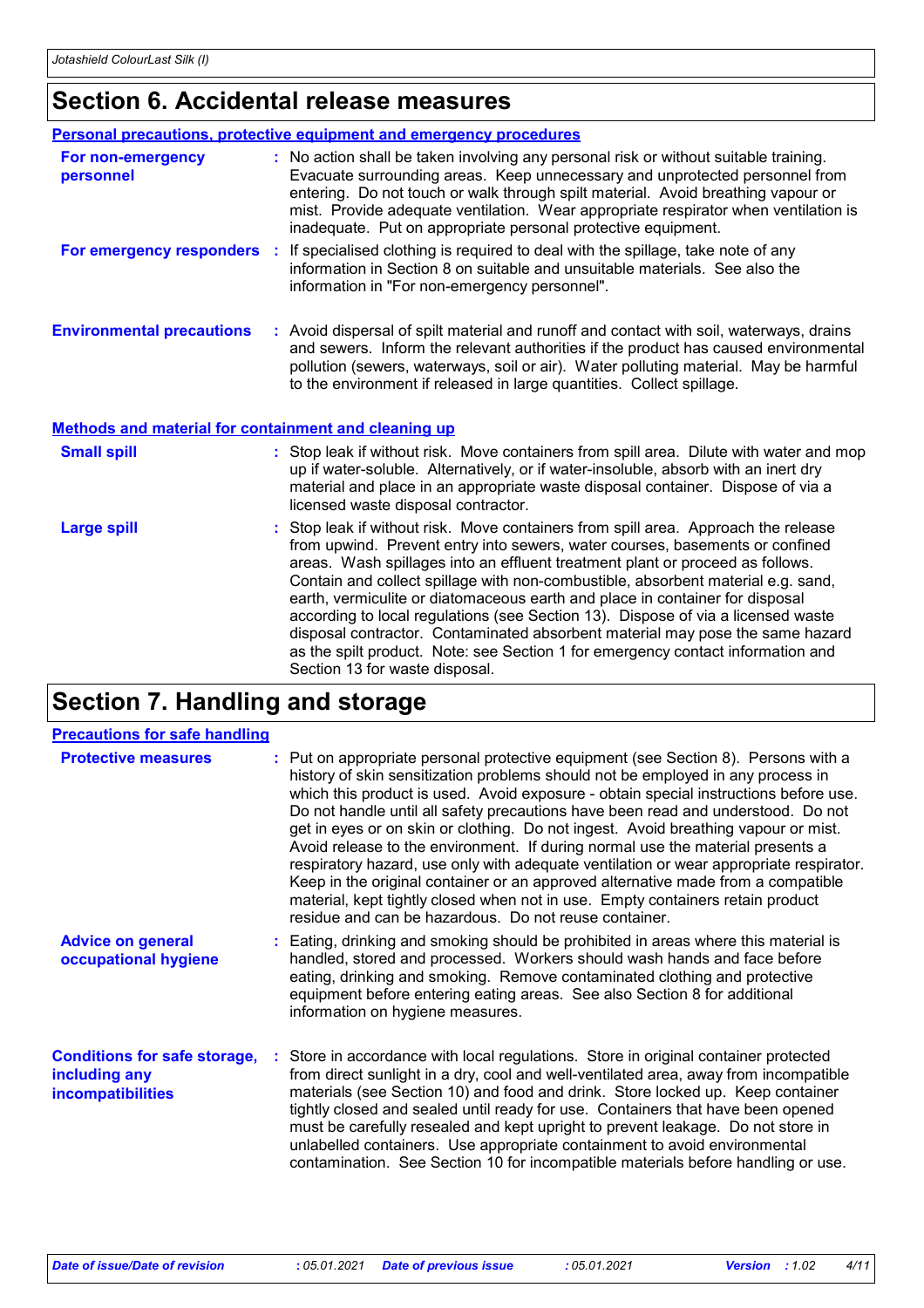# **Section 8. Exposure controls/personal protection**

#### **Control parameters**

### **Occupational exposure limits**

| <b>Ingredient name</b>                                |                                                                                                                                                | <b>Exposure limits</b>                                                                                                                                                                                                                                                                                                                                                                                                          |  |
|-------------------------------------------------------|------------------------------------------------------------------------------------------------------------------------------------------------|---------------------------------------------------------------------------------------------------------------------------------------------------------------------------------------------------------------------------------------------------------------------------------------------------------------------------------------------------------------------------------------------------------------------------------|--|
| diuron (ISO); 3-(3,4-dichlorophenyl)-1,1-dimethylurea |                                                                                                                                                | ACGIH TLV (United States, 3/2020).<br>TWA: 10 mg/m <sup>3</sup> 8 hours.                                                                                                                                                                                                                                                                                                                                                        |  |
| <b>Appropriate engineering</b><br>controls            |                                                                                                                                                | : If user operations generate dust, fumes, gas, vapour or mist, use process<br>enclosures, local exhaust ventilation or other engineering controls to keep worker<br>exposure to airborne contaminants below any recommended or statutory limits.                                                                                                                                                                               |  |
| <b>Environmental exposure</b><br><b>controls</b>      |                                                                                                                                                | Emissions from ventilation or work process equipment should be checked to ensure<br>they comply with the requirements of environmental protection legislation. In some<br>cases, fume scrubbers, filters or engineering modifications to the process<br>equipment will be necessary to reduce emissions to acceptable levels.                                                                                                   |  |
| <b>Individual protection measures</b>                 |                                                                                                                                                |                                                                                                                                                                                                                                                                                                                                                                                                                                 |  |
| <b>Hygiene measures</b>                               | showers are close to the workstation location.                                                                                                 | : Wash hands, forearms and face thoroughly after handling chemical products, before<br>eating, smoking and using the lavatory and at the end of the working period.<br>Appropriate techniques should be used to remove potentially contaminated clothing.<br>Contaminated work clothing should not be allowed out of the workplace. Wash<br>contaminated clothing before reusing. Ensure that eyewash stations and safety       |  |
| <b>Eye/face protection</b>                            | shields.                                                                                                                                       | Safety eyewear complying to EN 166 should be used when a risk assessment<br>indicates this is necessary to avoid exposure to liquid splashes, mists, gases or<br>dusts. If contact is possible, the following protection should be worn, unless the<br>assessment indicates a higher degree of protection: safety glasses with side-                                                                                            |  |
| <b>Skin protection</b>                                |                                                                                                                                                |                                                                                                                                                                                                                                                                                                                                                                                                                                 |  |
| <b>Hand protection</b>                                | resistance to any individual or combination of chemicals.<br>storage, maintenance and replacement must be followed.<br>material.<br>correctly. | : There is no one glove material or combination of materials that will give unlimited<br>The breakthrough time must be greater than the end use time of the product.<br>The instructions and information provided by the glove manufacturer on use,<br>Gloves should be replaced regularly and if there is any sign of damage to the glove<br>Always ensure that gloves are free from defects and that they are stored and used |  |
|                                                       | damage and poor maintenance.<br>applied once exposure has occurred.                                                                            | The performance or effectiveness of the glove may be reduced by physical/chemical<br>Barrier creams may help to protect the exposed areas of the skin but should not be                                                                                                                                                                                                                                                         |  |
|                                                       | Wear suitable gloves tested to EN374.                                                                                                          | May be used, gloves(breakthrough time) 4 - 8 hours: polyvinyl alcohol (PVA)<br>Recommended, gloves(breakthrough time) > 8 hours: neoprene, PVC, nitrile rubber                                                                                                                                                                                                                                                                  |  |
| <b>Body protection</b>                                | before handling this product.                                                                                                                  | : Personal protective equipment for the body should be selected based on the task<br>being performed and the risks involved and should be approved by a specialist                                                                                                                                                                                                                                                              |  |
| <b>Other skin protection</b>                          | approved by a specialist before handling this product.                                                                                         | : Appropriate footwear and any additional skin protection measures should be<br>selected based on the task being performed and the risks involved and should be                                                                                                                                                                                                                                                                 |  |
| <b>Respiratory protection</b>                         | of roller or brush, consider use of charcoalfilter.                                                                                            | : If workers are exposed to concentrations above the exposure limit, they must use a<br>respirator according to EN 140. Use respiratory mask with charcoal and dust filter<br>when spraying this product, according to EN 14387(as filter combination A2-P2). In<br>confined spaces, use compressed-air or fresh-air respiratory equipment. When use                                                                            |  |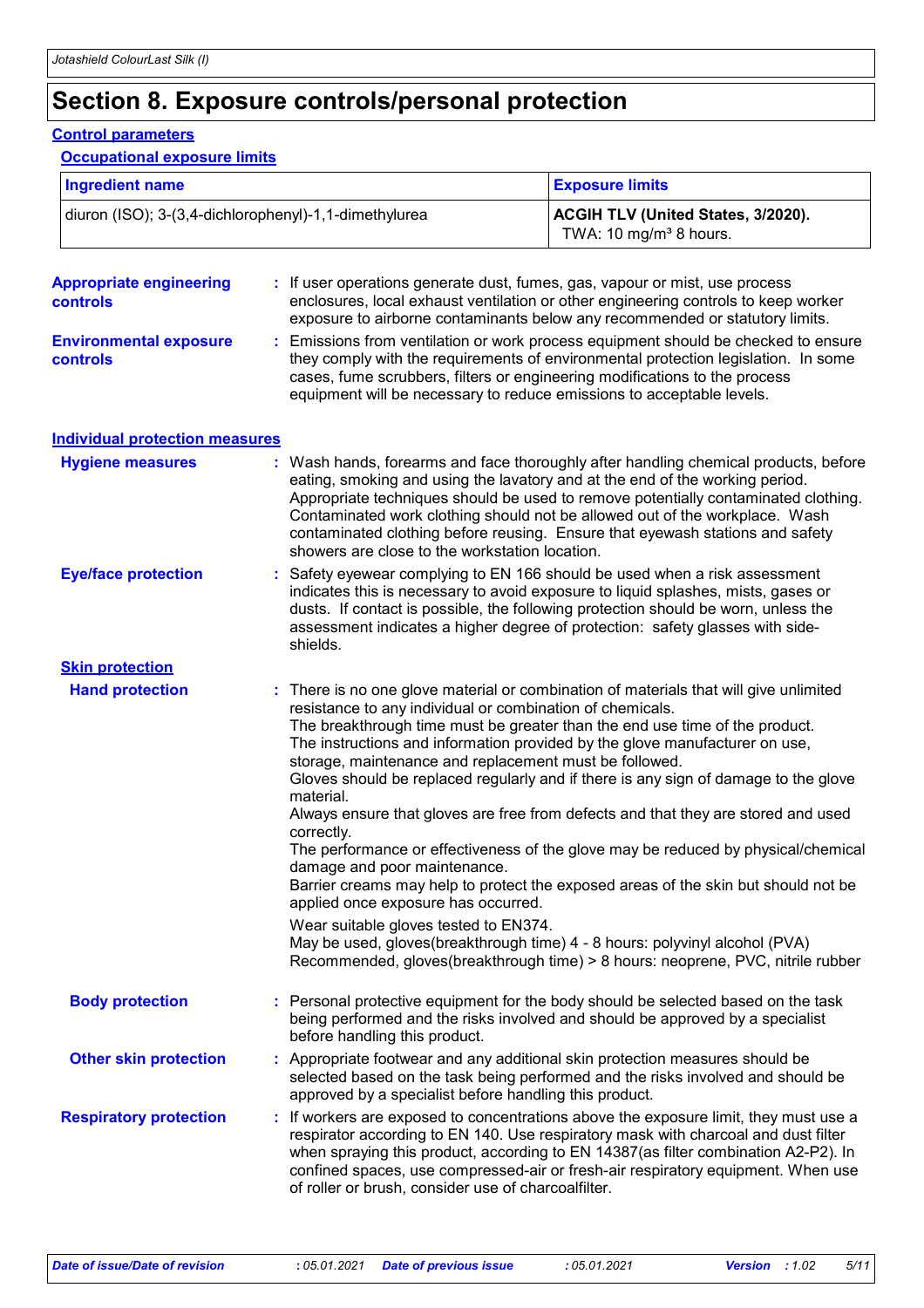# **Section 9. Physical and chemical properties**

| <b>Appearance</b>                                 |                                                                                                                                 |
|---------------------------------------------------|---------------------------------------------------------------------------------------------------------------------------------|
| <b>Physical state</b>                             | $:$ Liquid.                                                                                                                     |
| <b>Colour</b>                                     | : Various                                                                                                                       |
| <b>Odour</b>                                      | : Characteristic.                                                                                                               |
| <b>Odour threshold</b>                            | : Not applicable.                                                                                                               |
| pH                                                | : Not applicable.                                                                                                               |
| <b>Melting point</b>                              | $\colon 0$                                                                                                                      |
| <b>Boiling point</b>                              | : Lowest known value: $100^{\circ}$ C (212°F) (water). Weighted average: $103.97^{\circ}$ C (219.1°F)                           |
| <b>Flash point</b>                                | : Not available.                                                                                                                |
| <b>Evaporation rate</b>                           | : 0.36 (water) compared with butyl acetate                                                                                      |
| <b>Flammability (solid, gas)</b>                  | : Not applicable.                                                                                                               |
| Lower and upper explosive<br>(flammable) limits   | $: 0.6 - 4.2%$                                                                                                                  |
| <b>Vapour pressure</b>                            | : Highest known value: $3.2$ kPa (23.8 mm Hg) (at $20^{\circ}$ C) (water). Weighted average:<br>3.12 kPa (23.4 mm Hg) (at 20°C) |
| <b>Vapour density</b>                             | : Highest known value: $7.5$ (Air = 1) (propanoic acid, 2-methyl-, monoester with<br>2,2,4-trimethyl-1,3-pentanediol).          |
| <b>Density</b>                                    | $: 1.153$ to 1.316 g/cm <sup>3</sup>                                                                                            |
| <b>Solubility</b>                                 | : Easily soluble in the following materials: cold water and hot water.                                                          |
| <b>Partition coefficient: n-</b><br>octanol/water | : Not available.                                                                                                                |
| <b>Auto-ignition temperature</b>                  | : Not applicable.                                                                                                               |
| <b>Decomposition temperature</b>                  | : Not available.                                                                                                                |
| <b>Viscosity</b>                                  | : Kinematic (40°C): >0.205 cm <sup>2</sup> /s (>20.5 mm <sup>2</sup> /s)                                                        |

# **Section 10. Stability and reactivity**

| <b>Reactivity</b>                                   | : No specific test data related to reactivity available for this product or its ingredients.              |
|-----------------------------------------------------|-----------------------------------------------------------------------------------------------------------|
| <b>Chemical stability</b>                           | : The product is stable.                                                                                  |
| <b>Possibility of hazardous</b><br><b>reactions</b> | : Under normal conditions of storage and use, hazardous reactions will not occur.                         |
| <b>Conditions to avoid</b>                          | : No specific data.                                                                                       |
| <b>Incompatible materials</b>                       | : No specific data.                                                                                       |
| <b>Hazardous decomposition</b><br>products          | : Under normal conditions of storage and use, hazardous decomposition products<br>should not be produced. |

# **Section 11. Toxicological information**

### **Information on toxicological effects**

| <b>Product/ingredient name</b>         | <b>Result</b>            | <b>Species</b> | <b>Dose</b>            | <b>Exposure</b> |
|----------------------------------------|--------------------------|----------------|------------------------|-----------------|
| 2-octyl-2h-isothiazol-3-one  <br>(OIT) | LD50 Dermal              | Rabbit         | 690 mg/kg              |                 |
|                                        | LD50 Dermal<br>LD50 Oral | Rabbit<br>Rat  | 690 mg/kg<br>550 mg/kg |                 |
| $C(M)$ IT/MIT $(3:1)$                  | LD50 Oral                | Rat            | 53 mg/kg               |                 |

**Irritation/Corrosion**

| <b>Product/ingredient name</b>                   | <b>Result</b>        | <b>Species</b>                      | <b>Score</b> | <b>Exposure</b> | <b>Observation</b> |
|--------------------------------------------------|----------------------|-------------------------------------|--------------|-----------------|--------------------|
| Alcohols, C16-18 and<br>C18-unsatd., ethoxylated | Skin - Mild irritant | ⊺Mammal -<br>species<br>unspecified | ' –          |                 |                    |

### **Sensitisation**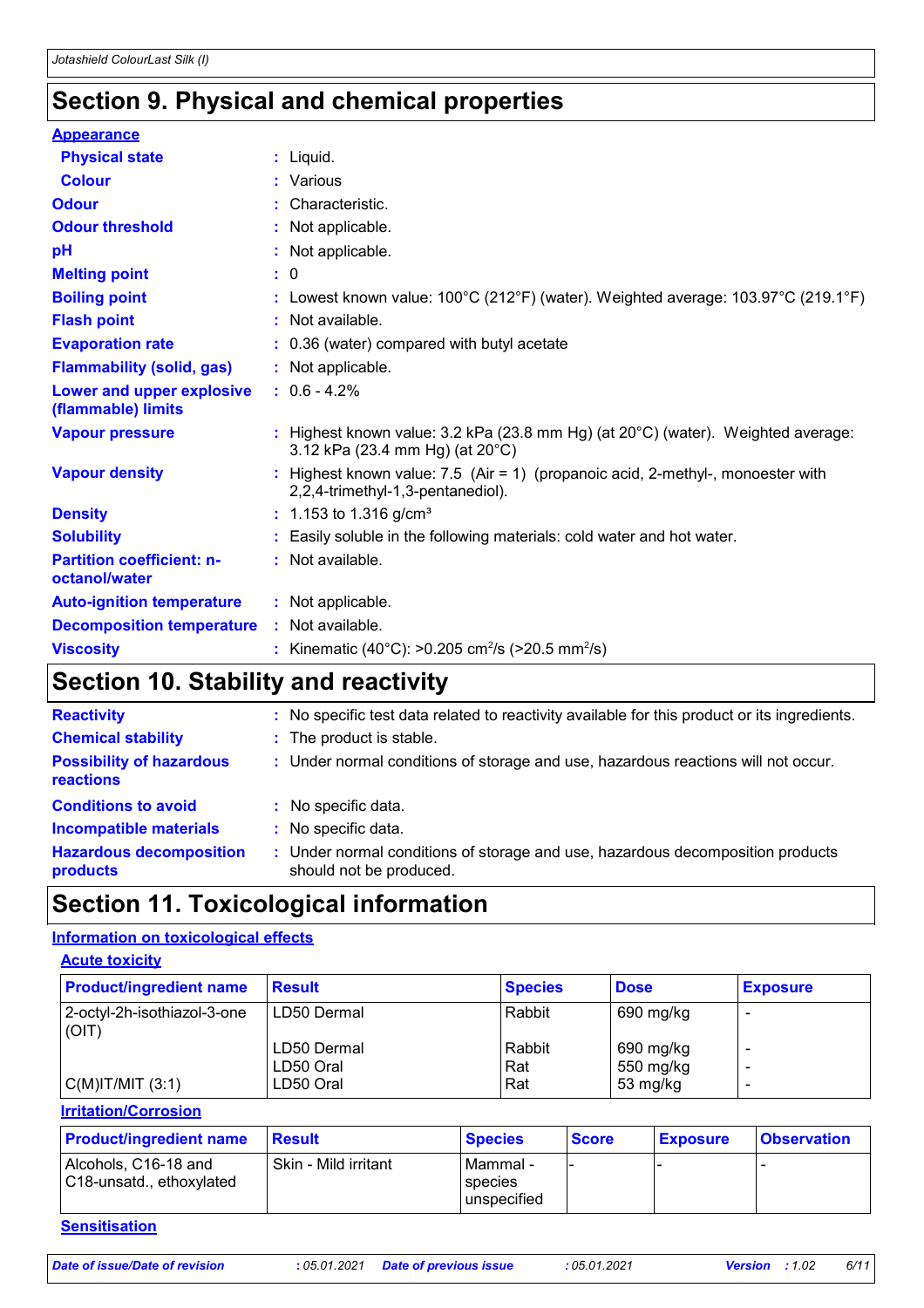# **Section 11. Toxicological information**

| <b>Product/ingredient name</b>       | <b>Route of</b><br>exposure | <b>Species</b>                  | <b>Result</b> |
|--------------------------------------|-----------------------------|---------------------------------|---------------|
| 2-octyl-2h-isothiazol-3-one<br>(OIT) | skin                        | Mammal - species<br>unspecified | Sensitising   |
| C(M) T/MIT (3:1)                     | skin                        | Mammal - species<br>unspecified | Sensitising   |

### **Mutagenicity**

Not available.

### **Carcinogenicity**

Not available.

### **Reproductive toxicity**

Not available.

### **Teratogenicity**

Not available.

### **Specific target organ toxicity (single exposure)**

Not available.

### **Specific target organ toxicity (repeated exposure)**

| <b>Name</b>                                           | <b>Category</b> | <b>Route of</b><br><b>Lexposure</b> | <b>Target organs</b> |
|-------------------------------------------------------|-----------------|-------------------------------------|----------------------|
| diuron (ISO); 3-(3,4-dichlorophenyl)-1,1-dimethylurea | Category 2      | I Not determined                    | I Not determined     |

### **Aspiration hazard**

Not available.

### **Information on likely routes :** Not available.

### **of exposure**

| <b>Potential acute health effects</b> |                                                     |
|---------------------------------------|-----------------------------------------------------|
| <b>Eye contact</b>                    | : No known significant effects or critical hazards. |
| <b>Inhalation</b>                     | : No known significant effects or critical hazards. |
| <b>Skin contact</b>                   | : May cause an allergic skin reaction.              |
| <b>Ingestion</b>                      | : No known significant effects or critical hazards. |

### **Symptoms related to the physical, chemical and toxicological characteristics Eye contact :** No specific data.

| <b>Inhalation</b>   | : No specific data.                                                    |
|---------------------|------------------------------------------------------------------------|
| <b>Skin contact</b> | : Adverse symptoms may include the following:<br>irritation<br>redness |
| <b>Ingestion</b>    | : No specific data.                                                    |

|                                              | Delayed and immediate effects as well as chronic effects from short and long-term exposure |              |                |       |      |
|----------------------------------------------|--------------------------------------------------------------------------------------------|--------------|----------------|-------|------|
| <b>Short term exposure</b>                   |                                                                                            |              |                |       |      |
| <b>Potential immediate</b><br><b>effects</b> | : Not available.                                                                           |              |                |       |      |
| <b>Potential delayed effects</b>             | : Not available.                                                                           |              |                |       |      |
| Long term exposure                           |                                                                                            |              |                |       |      |
| <b>Potential immediate</b><br><b>effects</b> | : Not available.                                                                           |              |                |       |      |
| <b>Potential delayed effects</b>             | : Not available.                                                                           |              |                |       |      |
| <b>Date of issue/Date of revision</b>        | <b>Date of previous issue</b><br>:05.01.2021                                               | : 05.01.2021 | <b>Version</b> | :1.02 | 7/11 |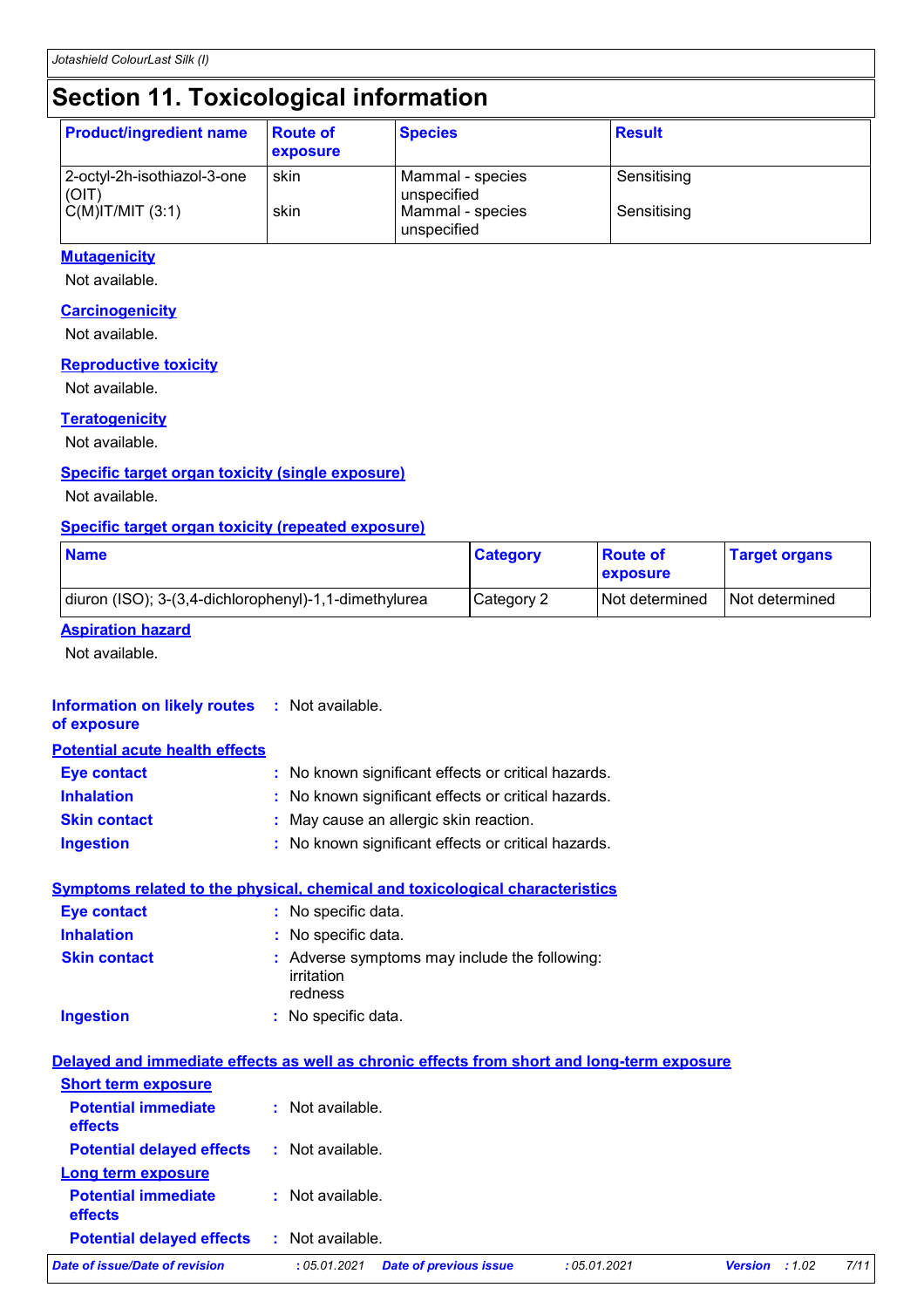# **Section 11. Toxicological information**

### **Potential chronic health effects**

#### Not available.

| <b>General</b>               | : Once sensitized, a severe allergic reaction may occur when subsequently exposed<br>to very low levels. |
|------------------------------|----------------------------------------------------------------------------------------------------------|
| <b>Carcinogenicity</b>       | : Suspected of causing cancer. Risk of cancer depends on duration and level of<br>exposure.              |
| <b>Mutagenicity</b>          | : May cause genetic defects.                                                                             |
| <b>Teratogenicity</b>        | : No known significant effects or critical hazards.                                                      |
| <b>Developmental effects</b> | : No known significant effects or critical hazards.                                                      |
| <b>Fertility effects</b>     | : No known significant effects or critical hazards.                                                      |

#### **Numerical measures of toxicity Acute toxicity estimates**

| <b>ACTIG TOXICITY ESTIMATES</b> |                  |  |  |  |
|---------------------------------|------------------|--|--|--|
| <b>Route</b>                    | <b>ATE value</b> |  |  |  |
| Oral                            | 64382.37 mg/kg   |  |  |  |

# **Section 12. Ecological information**

### **Toxicity**

| <b>Product/ingredient name</b>                                | <b>Result</b>                       | <b>Species</b>                                    | <b>Exposure</b> |
|---------------------------------------------------------------|-------------------------------------|---------------------------------------------------|-----------------|
| diuron (ISO); 3-<br>(3,4-dichlorophenyl)<br>-1,1-dimethylurea | Acute EC50 0.022 mg/l               | Algae                                             | 72 hours        |
|                                                               | Acute EC50 1.4 mg/l                 | Daphnia                                           | 48 hours        |
|                                                               | Acute LC50 14.7 mg/l                | Fish                                              | 96 hours        |
|                                                               | Chronic NOEC 0.0032 mg/l            | Algae                                             | 96 hours        |
|                                                               | Chronic NOEC 0.56 mg/l              | Daphnia                                           | 21 days         |
|                                                               | Chronic NOEC 0.41 mg/l              | Fish                                              | 28 days         |
| carbendazim (iso)                                             | Acute EC50 19.0562 mg/l Fresh water | Algae - Scenedesmus acutus<br>var. acutus         | 96 hours        |
|                                                               | Acute EC50 4948 µg/l Fresh water    | Crustaceans - Simocephalus<br>vetulus - Sub-adult | 48 hours        |
|                                                               | Acute EC50 20 µg/l Fresh water      | Daphnia - Daphnia magna                           | 48 hours        |
|                                                               | Chronic NOEC 37.5 µg/l Fresh water  | Daphnia - Daphnia magna -<br>Neonate              | 21 days         |
| Alcohols, C16-18 and<br>C18-unsatd., ethoxylated              | Acute LC50 1.3 mg/l                 | Fish                                              | 96 hours        |
| 2-octyl-2h-isothiazol-3-one<br>(OIT)                          | Acute EC50 0.084 mg/l               | Algae - Scenedesmus<br>subspicatus                | 72 hours        |
|                                                               | Acute EC50 0.32 mg/l                | Daphnia                                           | 48 hours        |
|                                                               | Acute LC50 0.047 mg/l               | Fish                                              | 96 hours        |
| $C(M)$ IT/MIT $(3:1)$                                         | Acute EC50 0.027 mg/l               | Algae - Selenastrum<br>capricornutum              | 72 hours        |
|                                                               | Acute EC50 0.16 mg/l                | Daphnia - Daphnia magna                           | 48 hours        |
|                                                               | Acute LC50 0.19 mg/l                | Fish - Oncorhynchus mykiss                        | 96 hours        |
|                                                               | Chronic NOEC 0.1 mg/l               | Daphnia                                           | 21 days         |
|                                                               | Chronic NOEC 0.05 mg/l              | Fish                                              | 14 days         |

**Persistence and degradability**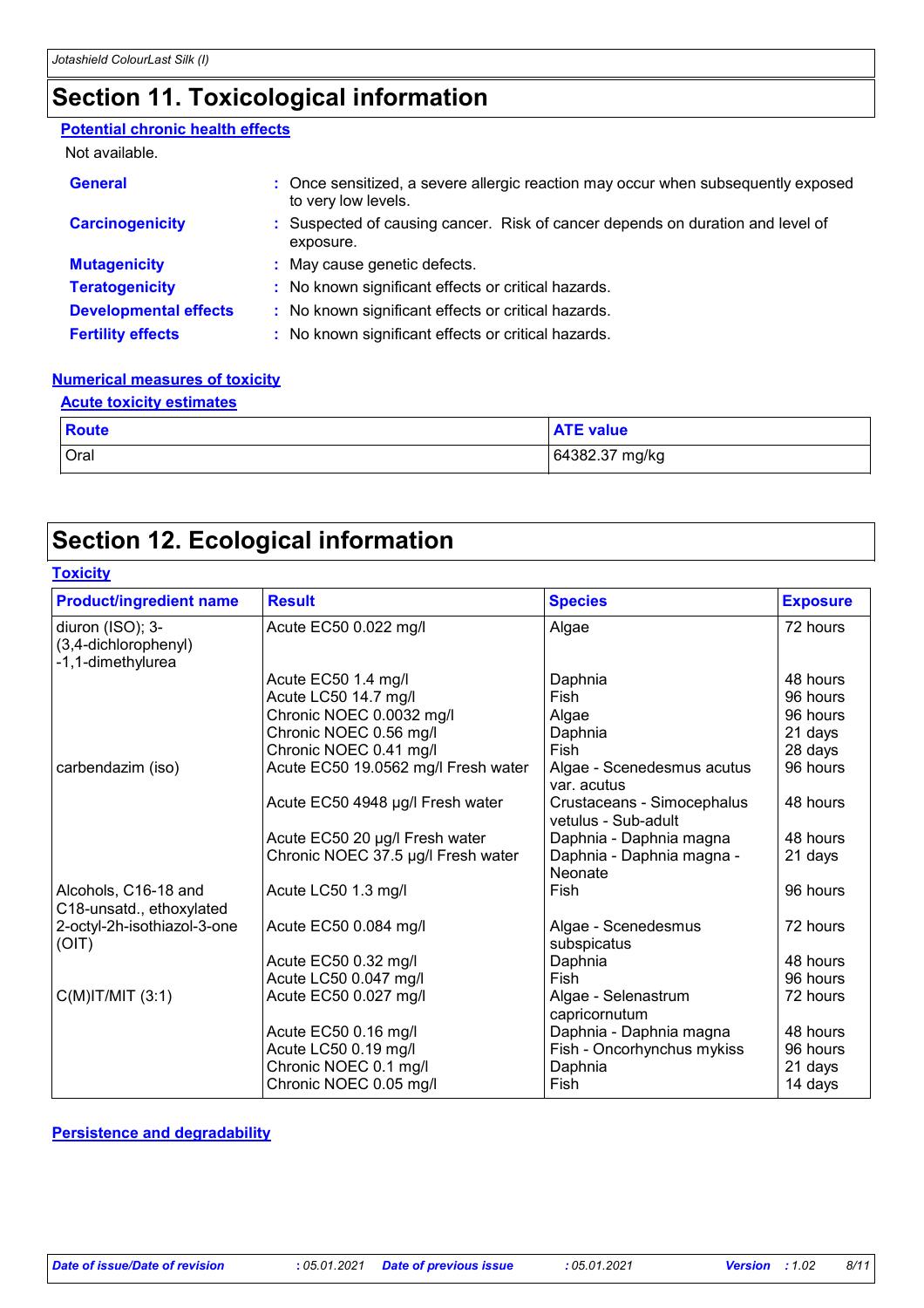# **Section 12. Ecological information**

| <b>Product/ingredient name</b>                                   | <b>Aquatic half-life</b> | <b>Photolysis</b> | Biodegradability           |
|------------------------------------------------------------------|--------------------------|-------------------|----------------------------|
| diuron (ISO); 3-<br>$(3,4$ -dichlorophenyl)<br>-1,1-dimethylurea |                          |                   | Not readily                |
| carbendazim (iso)<br> C(M) T/MIT (3:1)                           |                          |                   | Not readily<br>Not readily |

### **Bioaccumulative potential**

| <b>Product/ingredient name</b>                                        | $LogP_{ow}$ | <b>BCF</b> | <b>Potential</b> |
|-----------------------------------------------------------------------|-------------|------------|------------------|
| diuron (ISO); 3-<br>(3,4-dichlorophenyl)<br>-1,1-dimethylurea         | 2.84        | 5.2        | low              |
| carbendazim (iso)<br>Alcohols, C16-18 and<br>C18-unsatd., ethoxylated | 1.52<br>4.2 | 2.51       | low<br>high      |
| 2-octyl-2h-isothiazol-3-one<br>(OIT)                                  | 2.45        |            | low              |

### **Mobility in soil**

**Soil/water partition coefficient (Koc)** 

**:** Not available.

**Other adverse effects** : No known significant effects or critical hazards.

# **Section 13. Disposal considerations**

The generation of waste should be avoided or minimised wherever possible. Disposal of this product, solutions and any by-products should at all times comply with the requirements of environmental protection and waste disposal legislation and any regional local authority requirements. Dispose of surplus and nonrecyclable products via a licensed waste disposal contractor. Waste should not be disposed of untreated to the sewer unless fully compliant with the requirements of all authorities with jurisdiction. Waste packaging should be recycled. Incineration or landfill should only be considered when recycling is not feasible. This material and its container must be disposed of in a safe way. Care should be taken when handling emptied containers that have not been cleaned or rinsed out. Empty containers or liners may retain some product residues. Avoid dispersal of spilt material and runoff and contact with soil, waterways, drains and sewers. **Disposal methods :**

# **Section 14. Transport information**

|                                        | <b>ADR/RID</b>                                                     | <b>IMDG</b>                                                                                      | <b>IATA</b>                                                        |
|----------------------------------------|--------------------------------------------------------------------|--------------------------------------------------------------------------------------------------|--------------------------------------------------------------------|
| <b>UN number</b>                       | <b>UN3082</b>                                                      | <b>UN3082</b>                                                                                    | <b>UN3082</b>                                                      |
| <b>UN proper</b><br>shipping name      | Environmentally hazardous<br>substance, liquid, n.o.s.<br>(diuron) | Environmentally hazardous<br>substance, liquid, n.o.s.<br>(diuron). Marine pollutant<br>(diuron) | Environmentally hazardous<br>substance, liquid, n.o.s.<br>(diuron) |
| <b>Transport hazard</b><br>class(es)   | 9<br>$\mathbf{\mathbf{\mathbf{\mathbf{\mathbf{\mathbf{t}}}}}}$     | 9<br>$\mathfrak{k}_2$                                                                            | 9<br>¥2                                                            |
| <b>Packing group</b>                   | III                                                                | III                                                                                              | III                                                                |
| <b>Environmental</b><br><b>hazards</b> | Yes.                                                               | Yes.                                                                                             | Yes.                                                               |
| Date of issue/Date of revision         | : 05.01.2021                                                       | <b>Date of previous issue</b><br>:05.01.2021                                                     | 9/11<br><b>Version</b><br>:1.02                                    |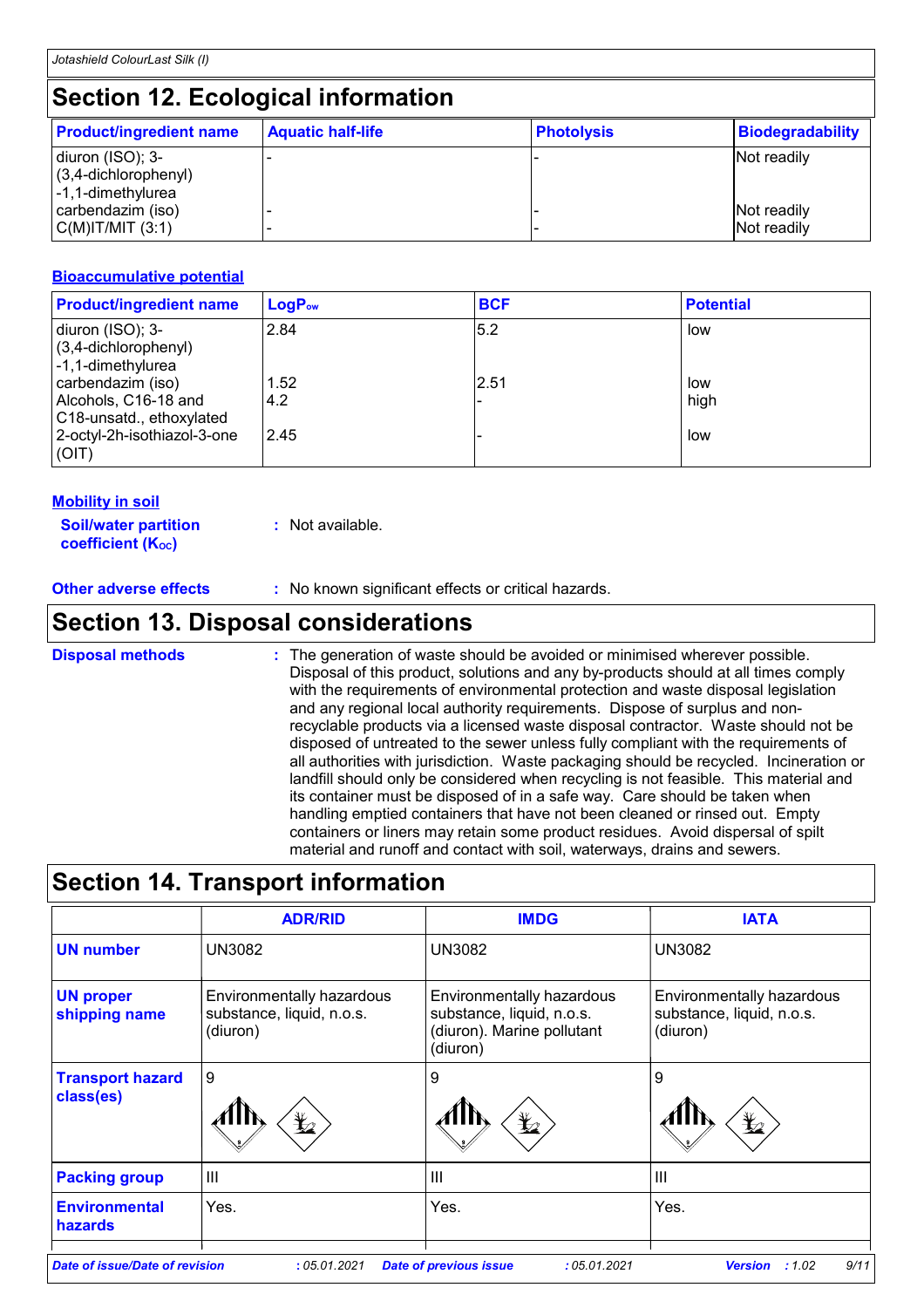# **Section 14. Transport information**

| <b>Additional</b><br>This product is not regulated<br>This product is not regulated<br>This product is not regulated<br>as a dangerous good when<br>as a dangerous good when<br>as a dangerous good when<br>transported in sizes of ≤5 L or<br>transported in sizes of ≤5 L or<br>transported in sizes of ≤5 L or<br>I≤5 kg, provided the<br>I ≤5 kg, provided the<br>$\leq$ kg, provided the<br>packagings meet the general<br>packagings meet the general<br>packagings meet the general<br>provisions of $4.1.1.1, 4.1.1.2$<br>provisions of $5.0.2.4.1$ ,<br>provisions of 4.1.1.1, 4.1.1.2<br>and 4.1.1.4 to 4.1.1.8.<br>$ 5.0.2.6.1.1$ and $5.0.2.8.$<br>and 4.1.1.4 to 4.1.1.8.<br><b>Emergency schedules F-A.</b> |  |       |  |
|---------------------------------------------------------------------------------------------------------------------------------------------------------------------------------------------------------------------------------------------------------------------------------------------------------------------------------------------------------------------------------------------------------------------------------------------------------------------------------------------------------------------------------------------------------------------------------------------------------------------------------------------------------------------------------------------------------------------------|--|-------|--|
| <b>information</b>                                                                                                                                                                                                                                                                                                                                                                                                                                                                                                                                                                                                                                                                                                        |  |       |  |
|                                                                                                                                                                                                                                                                                                                                                                                                                                                                                                                                                                                                                                                                                                                           |  | $S-F$ |  |

| <b>Additional information</b>                      |                                                                                                                                                                                                                                                                          |
|----------------------------------------------------|--------------------------------------------------------------------------------------------------------------------------------------------------------------------------------------------------------------------------------------------------------------------------|
| <b>ADR/RID</b>                                     | : This product is not regulated as a dangerous good when transported in sizes of $\leq 5$ L<br>or ≤5 kg, provided the packagings meet the general provisions of 4.1.1.1, 4.1.1.2<br>and 4.1.1.4 to 4.1.1.8.<br><b>Hazard identification number 90</b><br>Tunnel code (-) |
| <b>IMDG</b>                                        | : This product is not regulated as a dangerous good when transported in sizes of $\leq 5$ L<br>or $\leq$ 5 kg, provided the packagings meet the general provisions of 4.1.1.1, 4.1.1.2<br>and 4.1.1.4 to 4.1.1.8.<br><b>Emergency schedules F-A, S-F</b>                 |
| <b>IATA</b>                                        | : This product is not regulated as a dangerous good when transported in sizes of $\leq 5$ L<br>or $\leq$ 5 kg, provided the packagings meet the general provisions of 5.0.2.4.1,<br>5.0.2.6.1.1 and 5.0.2.8.                                                             |
|                                                    | Special precautions for user : Transport within user's premises: always transport in closed containers that are<br>upright and secure. Ensure that persons transporting the product know what to do in<br>the event of an accident or spillage.                          |
| <b>Transport in bulk according</b> . Not available |                                                                                                                                                                                                                                                                          |

| <b>Transport in bulk according : Not available.</b> |  |  |
|-----------------------------------------------------|--|--|
|                                                     |  |  |

**to Annex II of Marpol and** 

**the IBC Code**

# **Section 15. Regulatory information**

**Safety, health and environmental regulations specific for the product**

**:** No known specific national and/or regional regulations applicable to this product (including its ingredients).

# **International regulations**

### **Chemical Weapon Convention List Schedules I, II & III Chemicals**

Not listed.

### **Montreal Protocol (Annexes A, B, C, E)**

Not listed.

### **Stockholm Convention on Persistent Organic Pollutants**

Not listed.

### **UNECE Aarhus Protocol on POPs and Heavy Metals**

Not listed.

# **Section 16. Other information**

| <b>Date of printing</b><br>: 05.01.2021<br>: 05.01.2021<br>Date of issue/Date of<br>revision<br><b>Date of previous issue</b><br>: 05.01.2021<br><b>Version</b><br>: 1.02 | <u>History</u> |  |
|---------------------------------------------------------------------------------------------------------------------------------------------------------------------------|----------------|--|
|                                                                                                                                                                           |                |  |
|                                                                                                                                                                           |                |  |
|                                                                                                                                                                           |                |  |
|                                                                                                                                                                           |                |  |